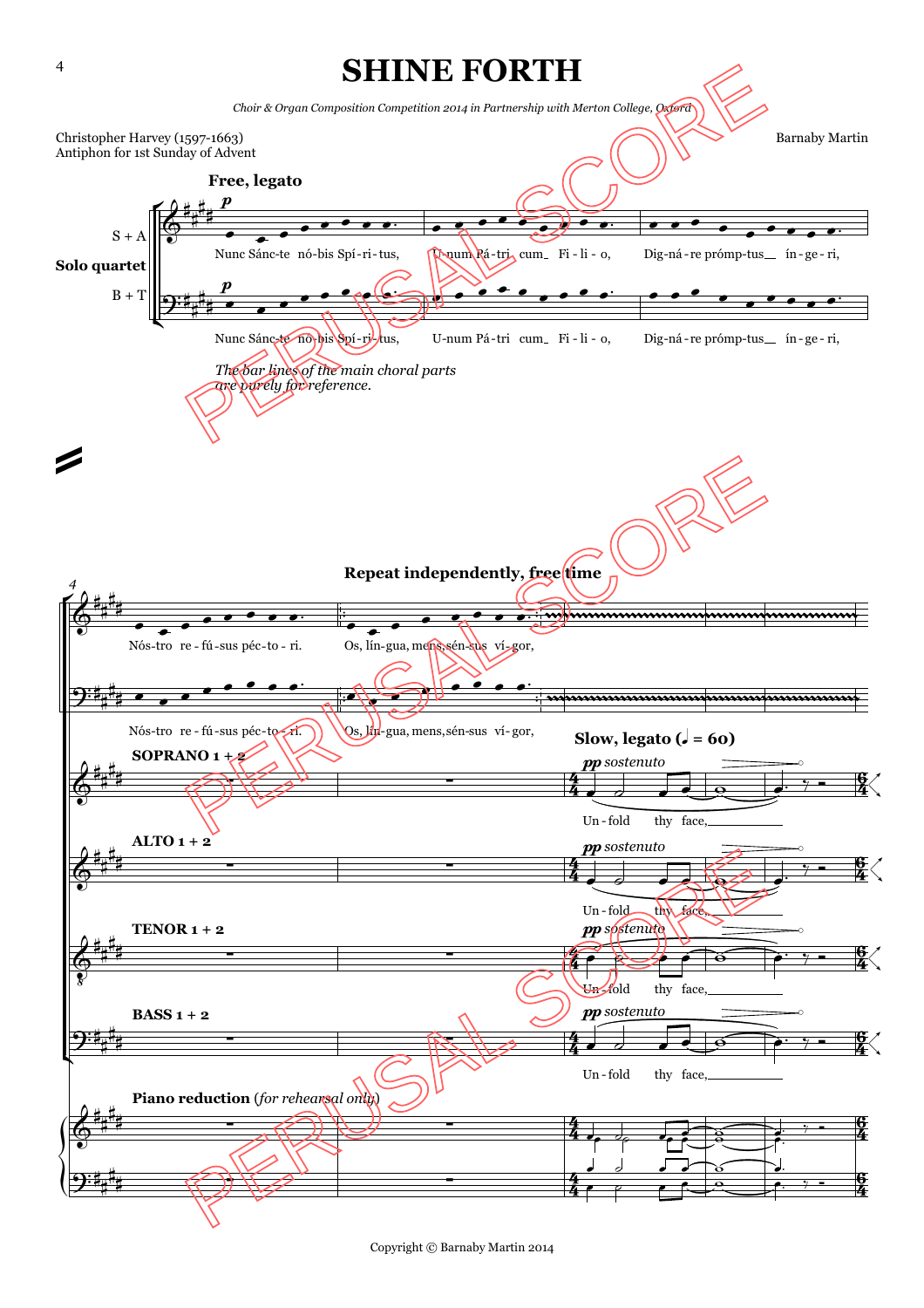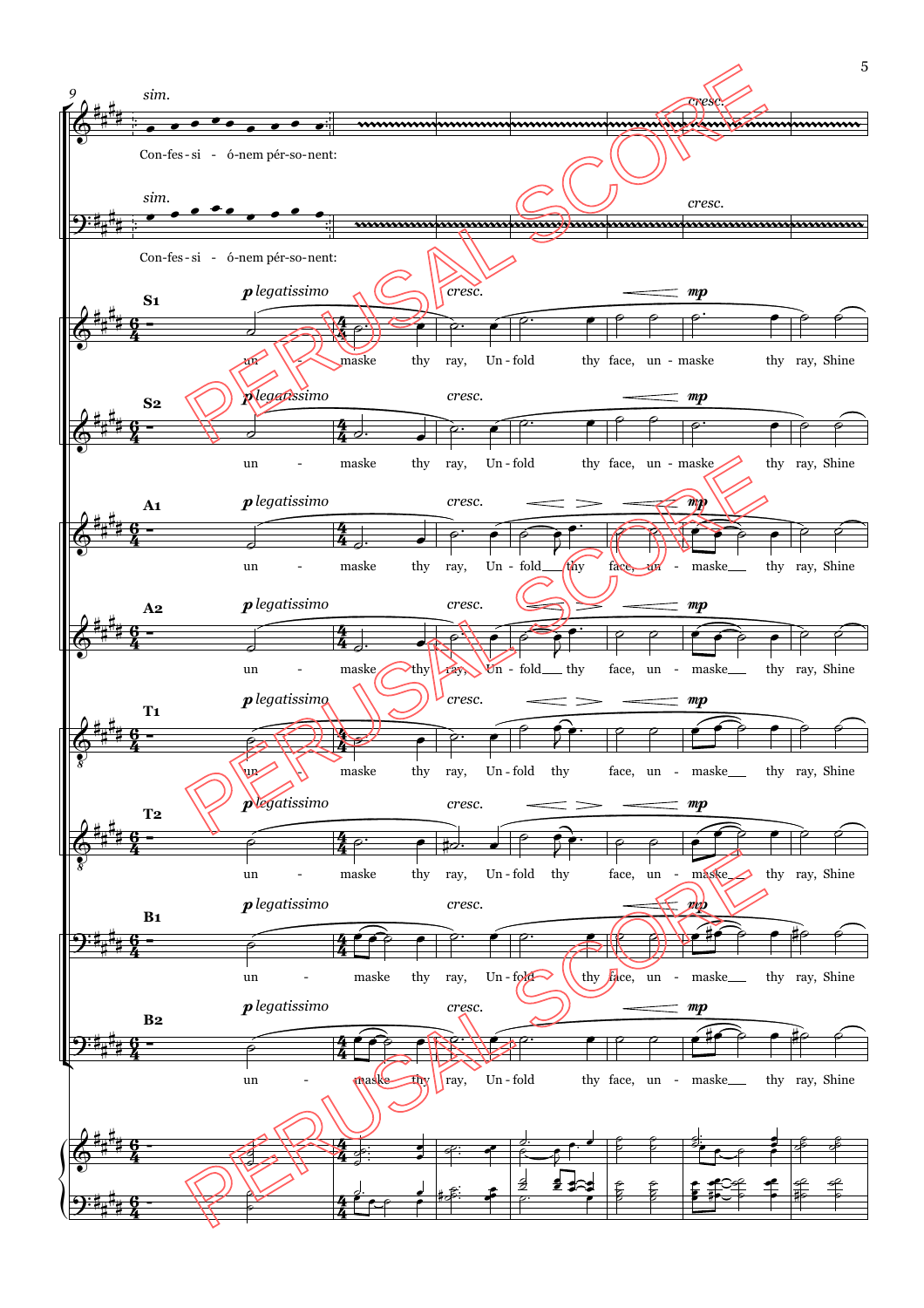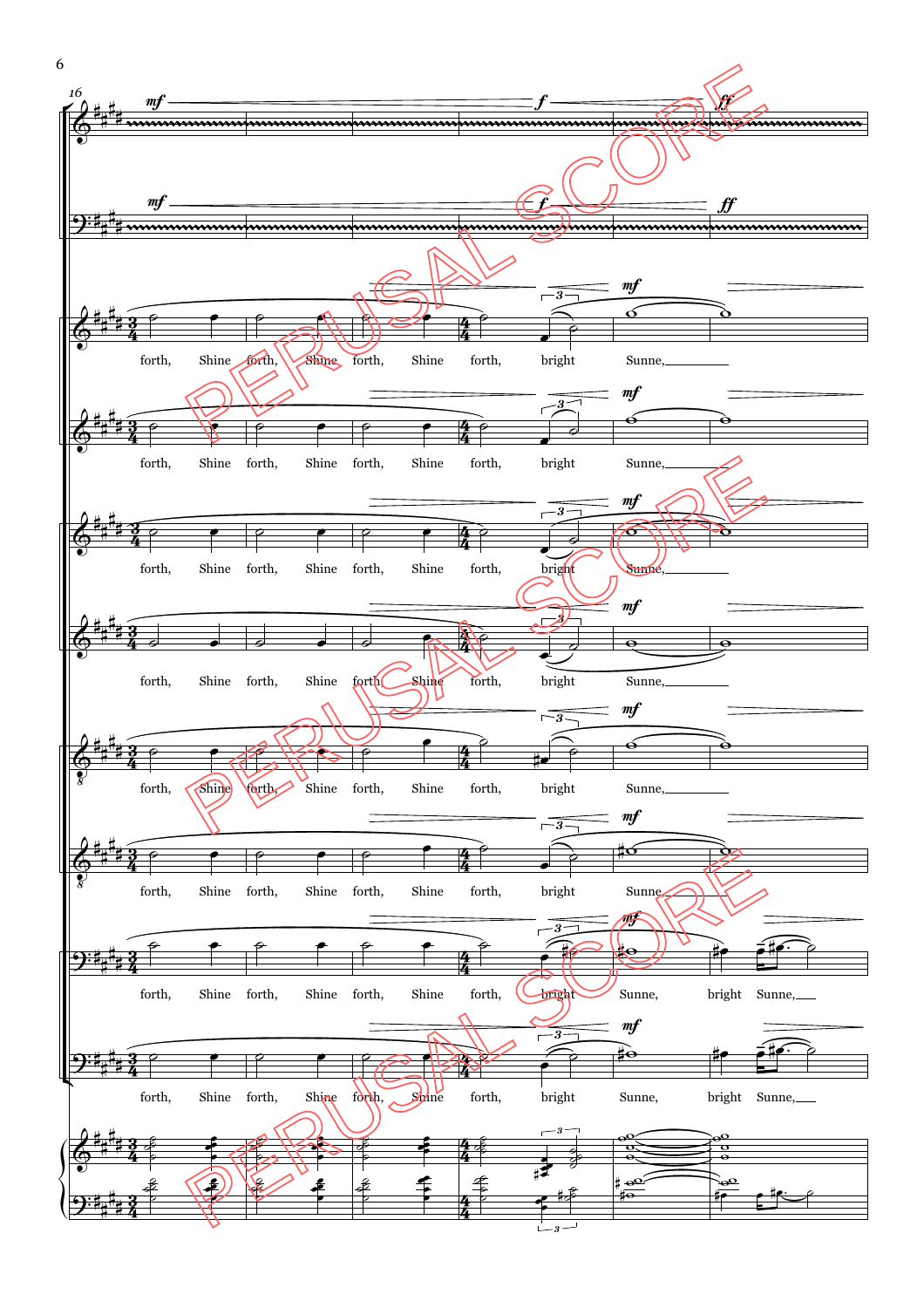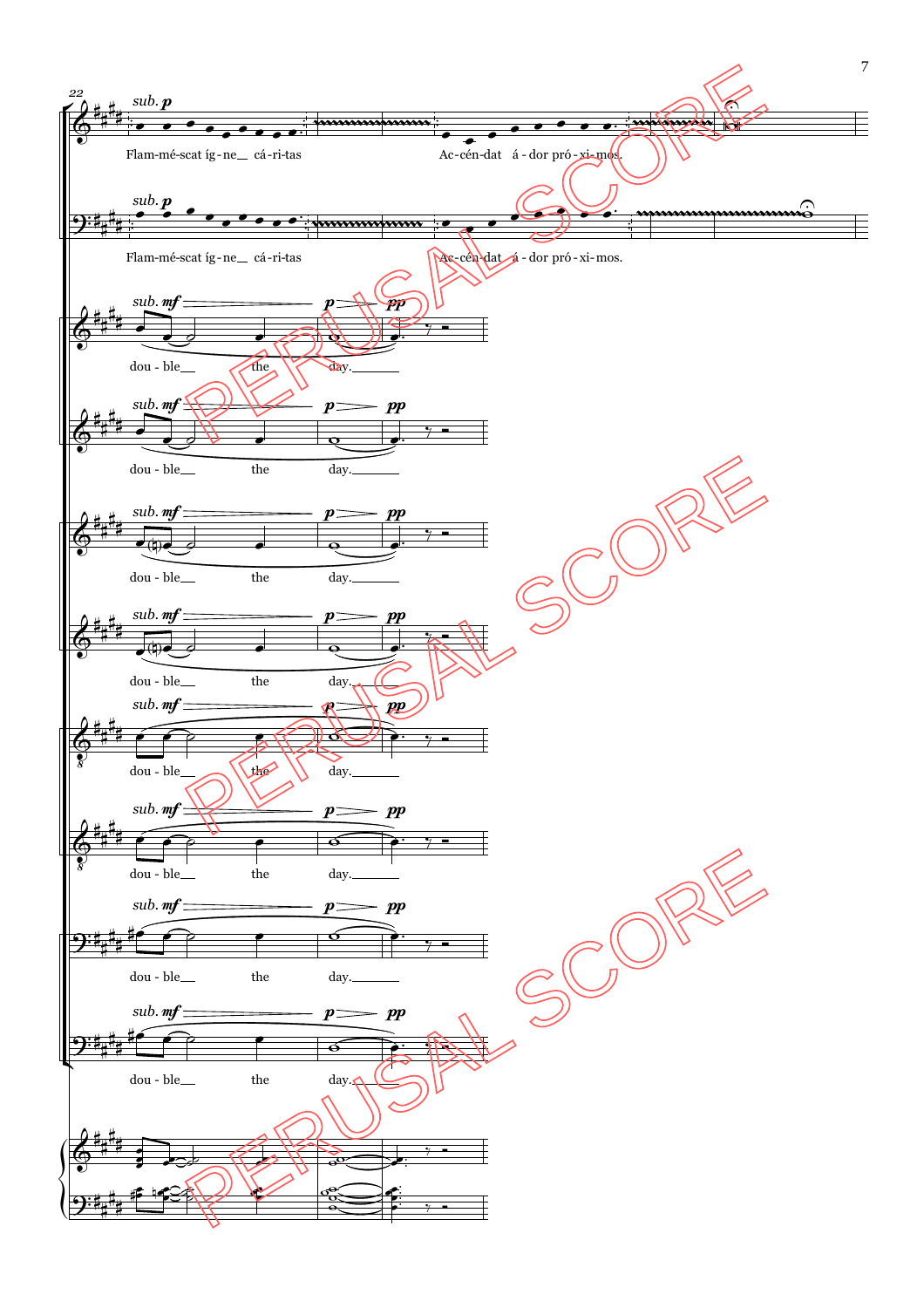**Espressivo, con rubato (** $\sqrt{ }$  **= 65)** 



8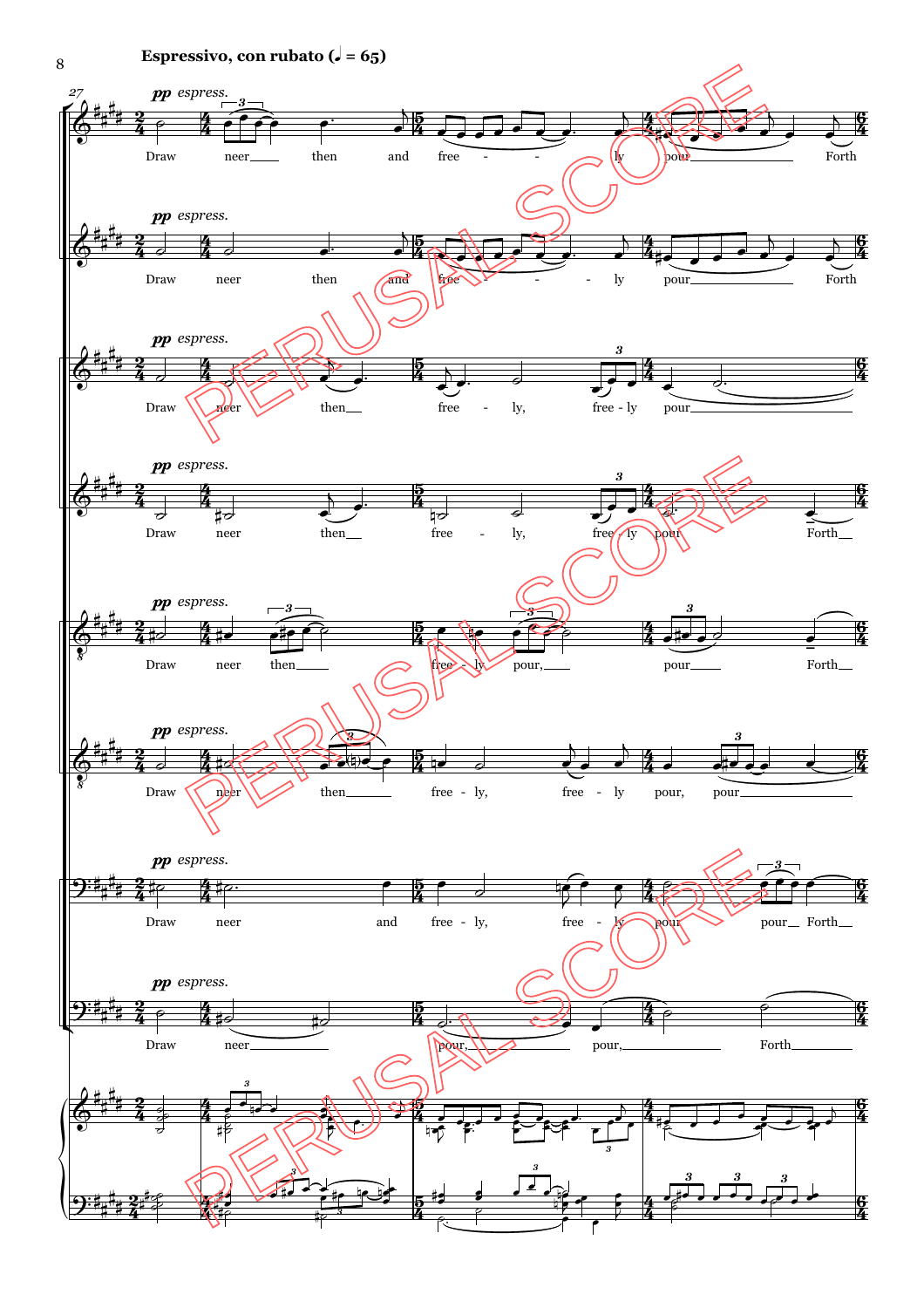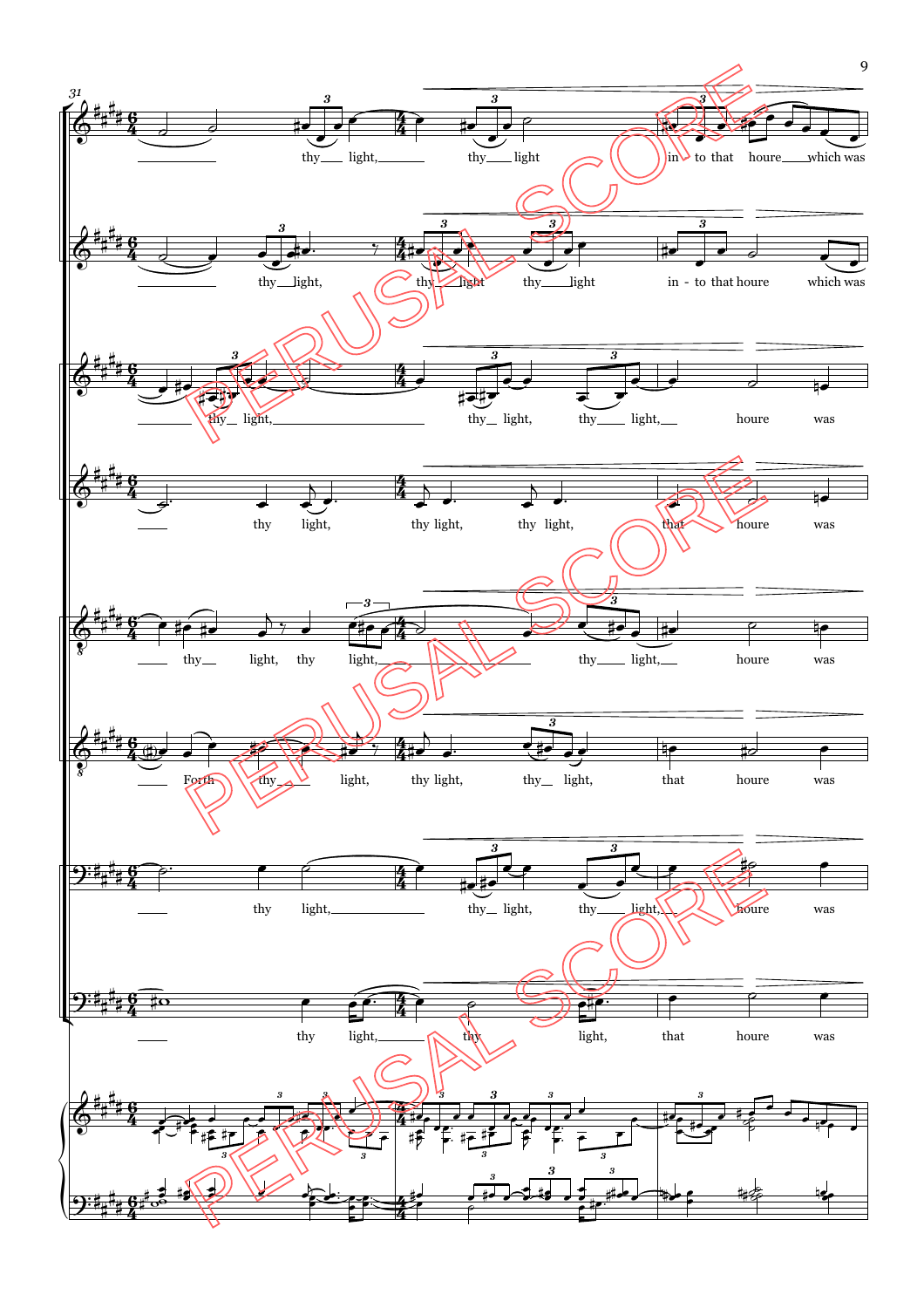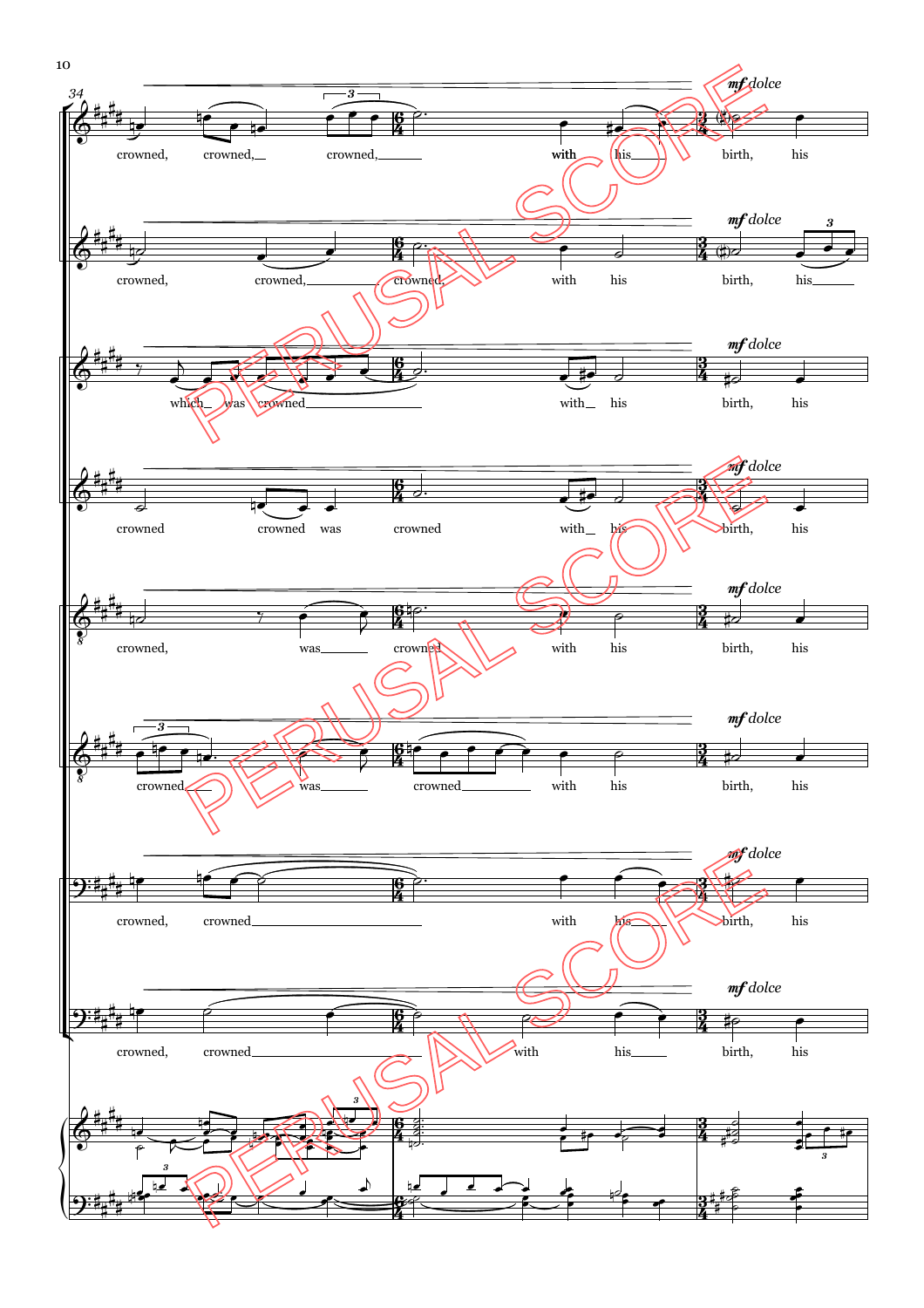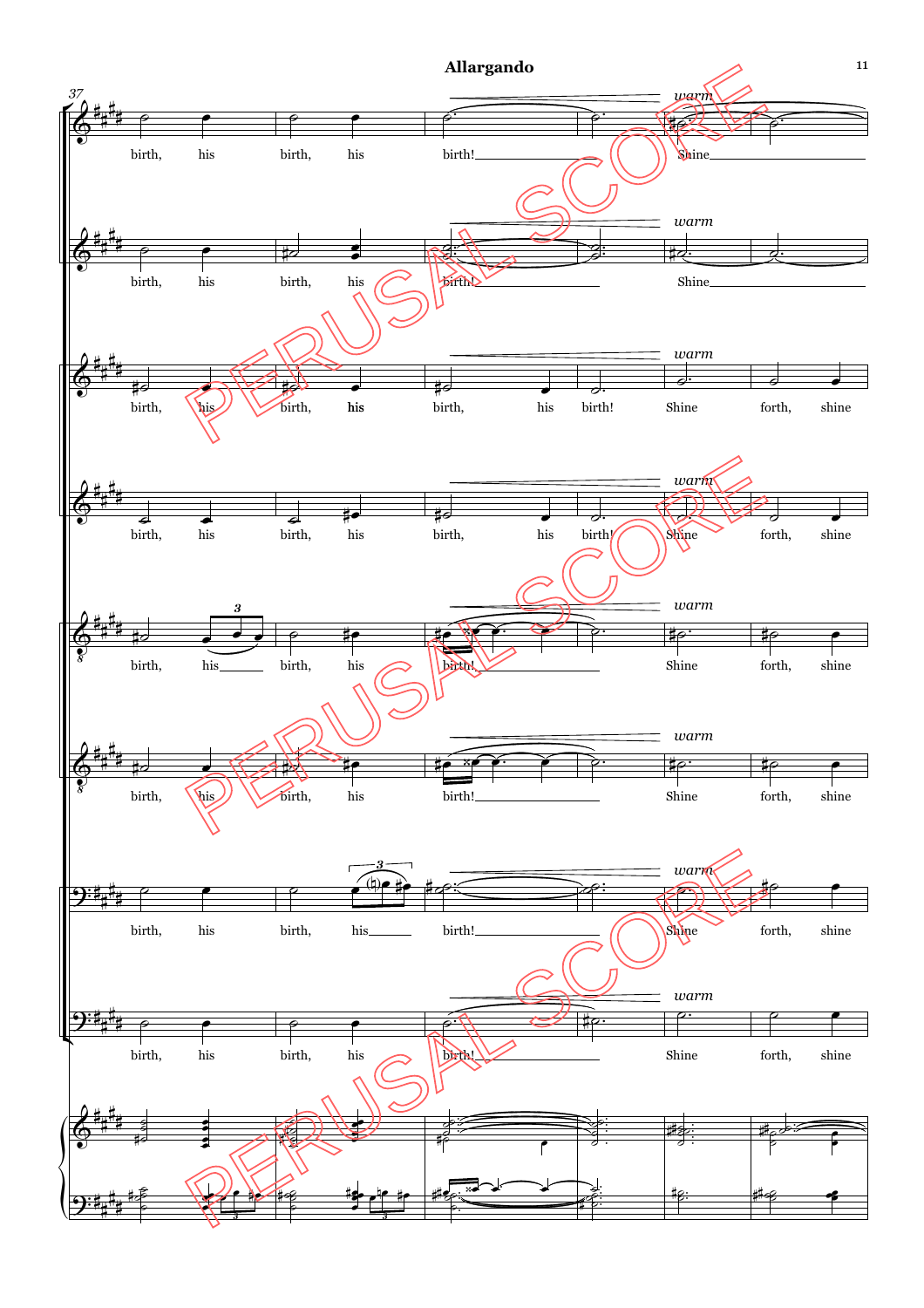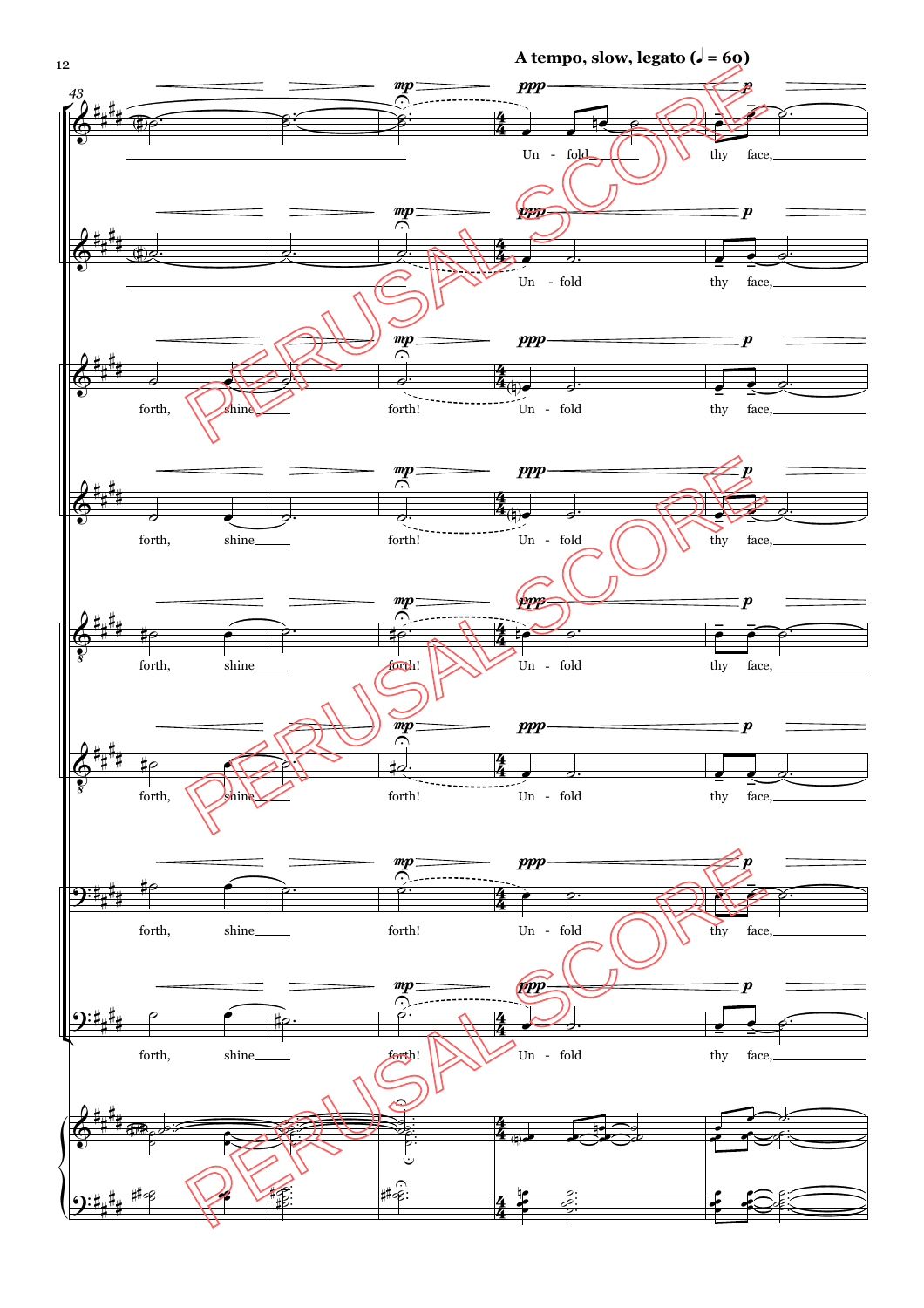